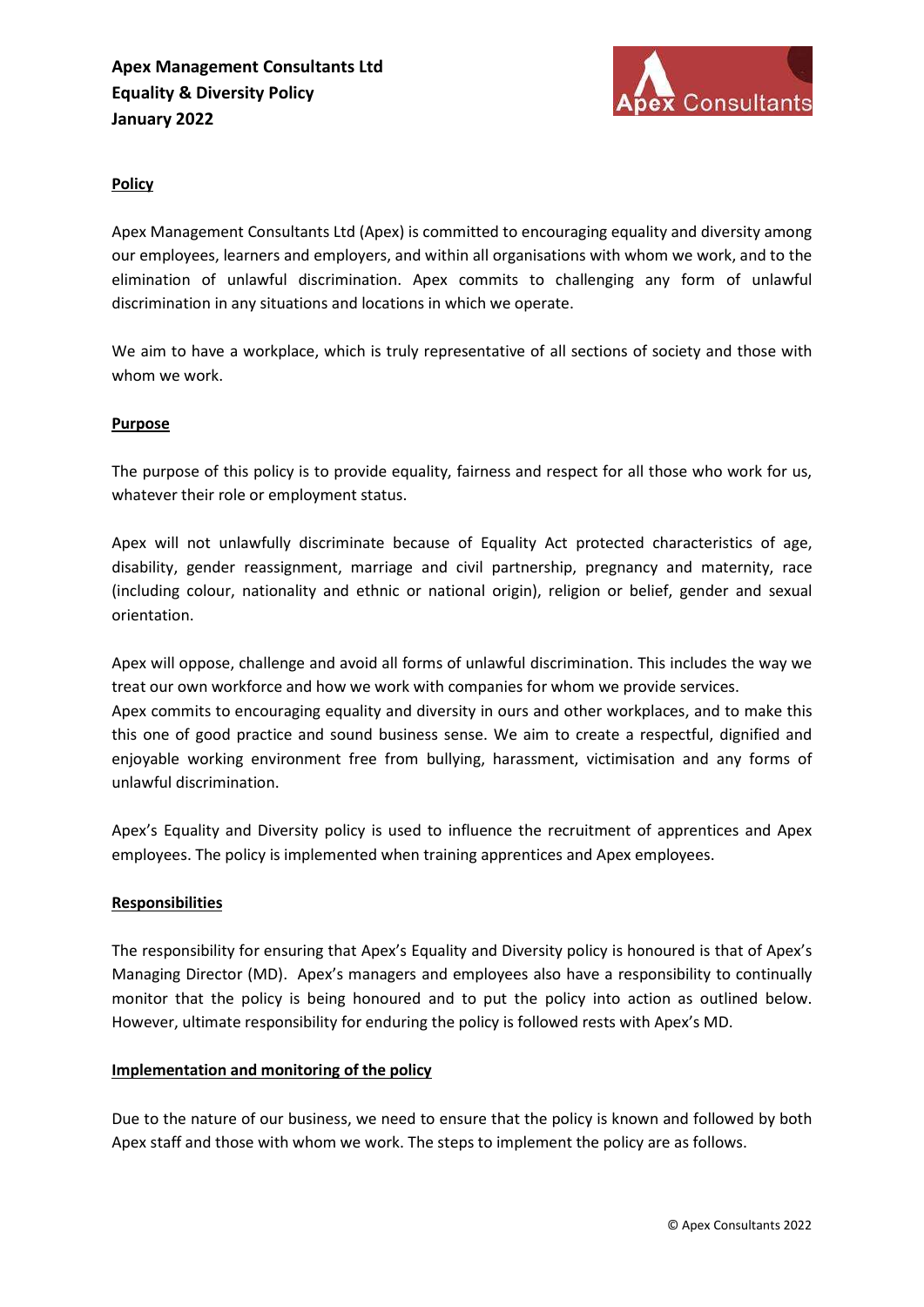

- 1) All Apex staff need to be briefed on the policy and their commitment to it obtained. The briefing starts at interview stage, at the point where we offer the job to the individual. They can only join us if they commit fully to upholding the policy.
- 2) Existing Apex staff have a copy of the policy and their commitment to upholding it has been gained.
- 3) Existing Apex staff at annual appraisal stage, and new Apex staff in their induction programme, will be trained/retrained on each aspect of the policy. This involves teaching Apex staff about their own rights and responsibilities under the policy. The training goes on to show how Apex staff must conduct themselves to ensure equality of opportunity in employment, and how to challenge and prevent bullying harassment, victimisation and unlawful discrimination.
- 4) Apex staff will be trained that it is their right to use Apex's Complaints and Appeals Procedure to challenge any activities or conduct which is against the content of the policy. They will also be trained on how to challenge and, if necessary, report instances of discriminatory or unfair conduct in (client) locations where they are working. This training is carried out annually.
- 5) Apex's Equality and Diversity training extends to cover Apex staff conduct with all those with whom they come into contact, including the public, suppliers and others in the training and learning world. If we are to have a fair and non-discriminatory society, then discrimination and unfair treatment must be tackled across the board.
- 6) In terms of Apex's own employees found to have behaved in an unfair or non-discriminatory fashion, appropriate use will be made of Apex's Disciplinary and Grievance Procedure.
- 7) Firms with whom Apex works will undoubtedly have their own Equality and Diversity Policy. Apex supplies a copy of our policy to them at the start of any work we do with them. The right to challenge, and if appropriate to report, unfair or discriminatory acts or behaviour will be outlined to employers and learners with whom we work.
- 8) Apex needs to regularly monitor its own conduct to ensure compliance with the policy. This is carried out by Apex's MD annually in January when all Apex policies are reviewed and at other times when action needs to be taken. Legislative changes and reviews of good working practices take place continually in society and in business. Examples of subjects needing to be monitored regularly by Apex are employment practices and procedures, the make-up of our workforce, any Equality Act extensions or changes to the definition of protected characteristics, and the overall operation of the policy.